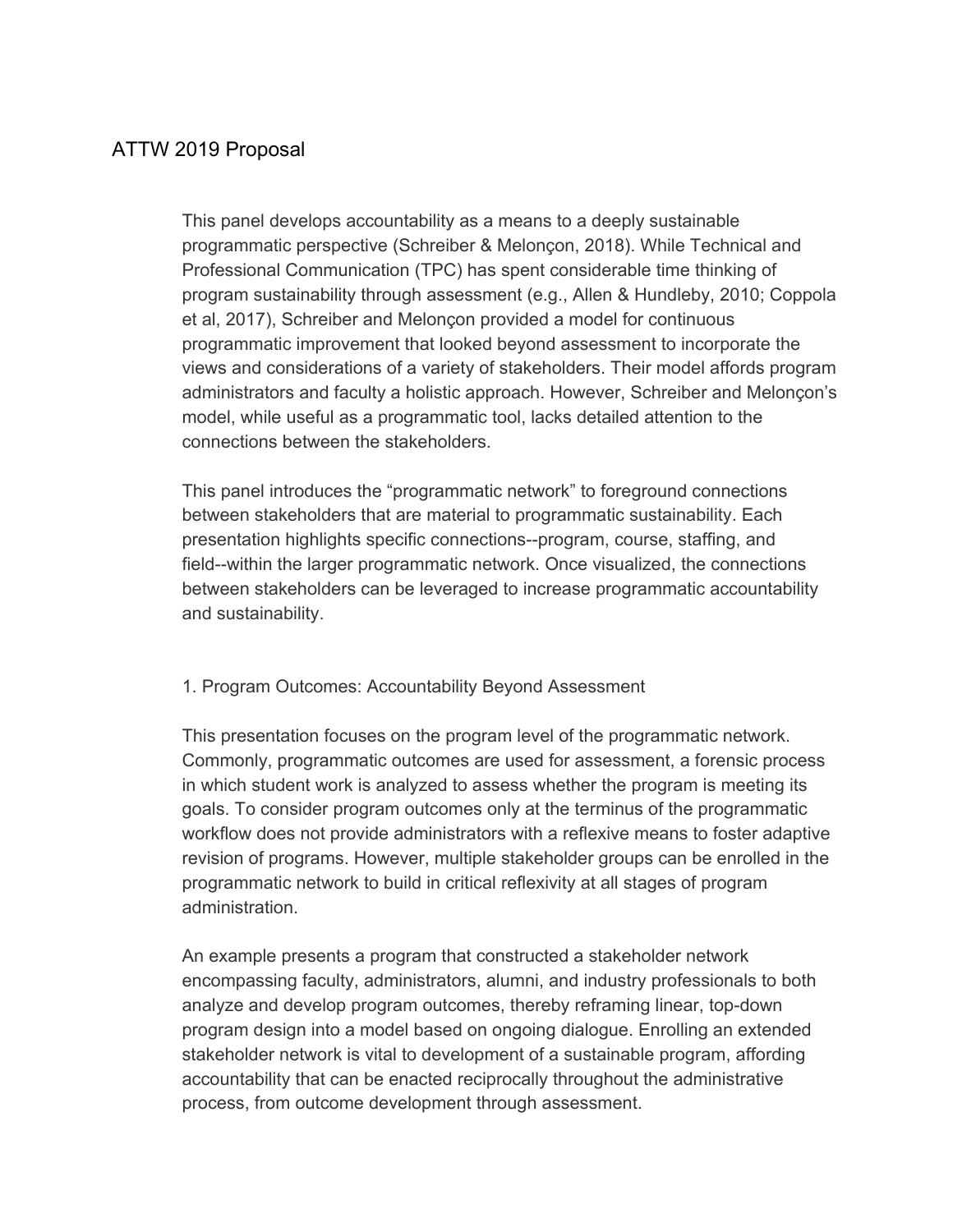# 2. Unifying Program and Course Goals with Curricular Expectations

This presentation examines the connection between program goals and course outcomes by employing curricular expectations that identify criteria that all courses within a program should incorporate. By making explicit for faculty what the program valued and what each course needed to emphasize, curricular expectations connect the key stakeholders of faculty and students within the programmatic network.

An example shows how a course in New Media was shifted to one in Digital Rhetoric. Mapping three specific curricular expectations to onto two specific course goals tied course goals concretely to classroom activities and assignments, allowing students to see how the Digital Rhetoric course related to their degree program. This example illustrates how course outcomes and programmatic goals can reflect and inform one another to unify courses within a program and with program objectives, providing both students and faculty a more holistic understanding of how individual courses fit within a degree program.

### 3. Facilitating Faculty and Sustainability through Critical Reflexivity

This presentation focuses on connections between faculty, professional development, and course outcomes as key components of the programmatic network. Because TPC programs comprise diverse faculty, administrators are challenged to facilitate all professionalization needs (Melonçon, 2017). In moving toward accountability as sustainability, TPC program administrators can incorporate professional development opportunities emphasizing critical reflexivity.

For example, professional development workshops could include a session introducing the concept of pedagogical reflection as a technique that engenders more mindful practices. In the session, faculty examine a specific assignment sequence that includes the student-facing assignment, as well as instructor-facing apparatus such as optional writing tasks and classroom discussions. The instructor-facing apparatus guides faculty in the process of pedagogical reflection, connecting their classroom activities to course and program goals, and to future lessons or assignments. These skills are transferable between courses, enabling faculty to consistently improve their practices through critical reflexivity. As this example demonstrates, accountability is realized by allowing instructors time to reflect on their own practices can enable a more sustainable program.